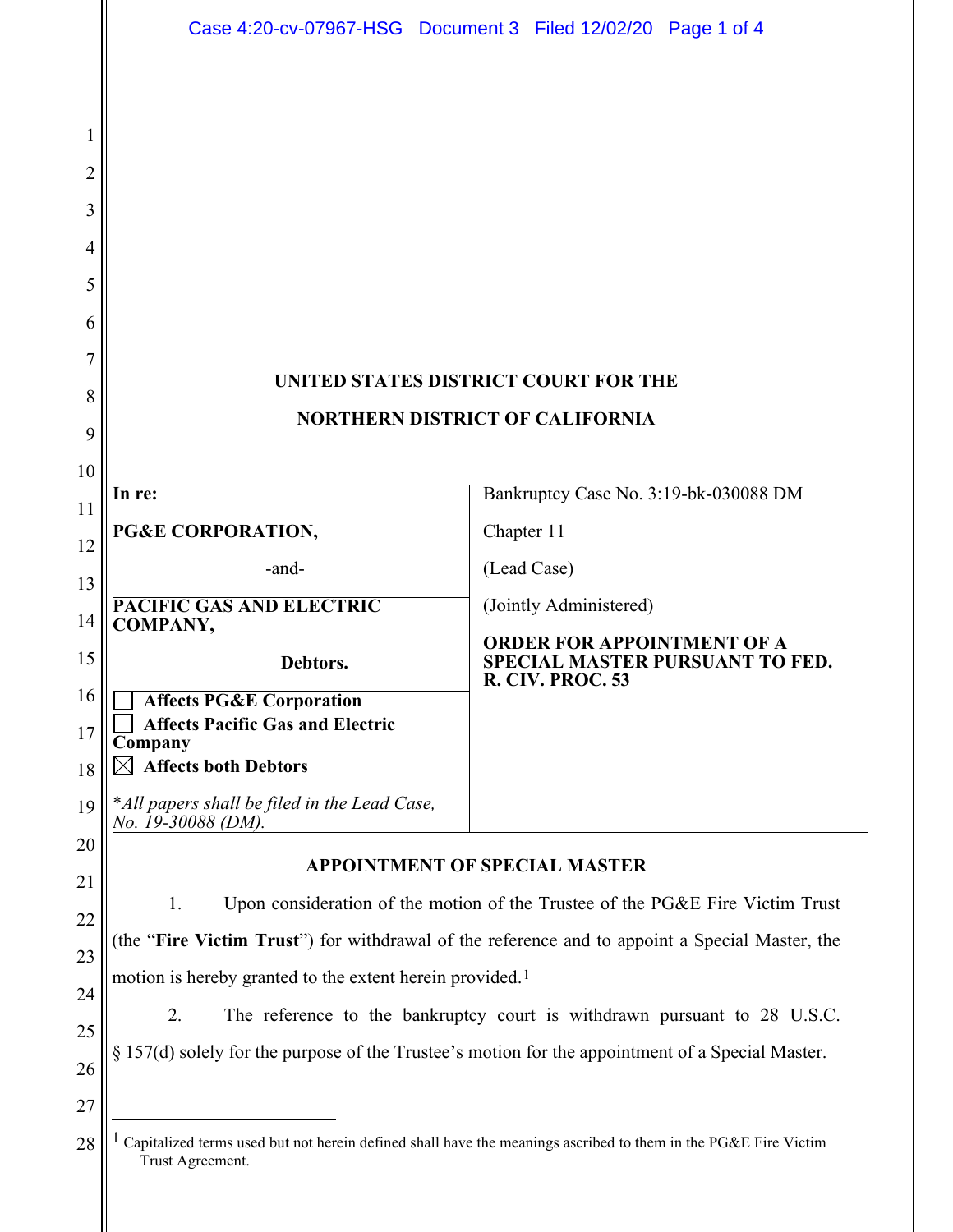2 3. The Court deems it necessary and desirable to appoint the Hon. Ellen Sickles James (Ret.) as Special Master in this matter.

3 4 5 4. The Special Master's appointment will become effective upon her filing an affidavit disclosing that there is no ground for disqualification under 28 U.S.C.§ 455. *See* Fed. R. Civ. P. 53(a)(2) & (b)(3).

6 7 8 9 10 11 5. Unless her service is earlier terminated by the Court, the Special Master shall serve until the Trustee notifies the Court that all Fire Victim Claims duly filed with the Trust on behalf of Protected Person have been liquidated, approved or disallowed, accepted, and paid to the extent possible based upon Trust assets available through the Plan and as provided in this Trust Agreement; provided, however, the Trustee may seek the appointment to continue for a longer period for good cause shown.

12 13 6. The Special Master shall proceed with all reasonable diligence to perform her duties. *See* Fed. R. Civ. P. 53(b)(2).

14 15 7. Specifically, the Trustee requests the Court to appoint the Special Master to perform the following duties:

- 16 17 18 19 20 (a) To assess whether, in advance or and in conjunction with the CRP process, a *guardian ad litem* must be appointed for a Protected Person on whose behalf a Fire Victim Claim has been submitted in order to make decisions regarding participation in the dispute resolution process and to oversee such appointment as necessary;
- 21 22 23 24 25 (b) For any Protected Person entitled payment of a Claim Determination Amount who represented by an attorney, to obtain disclosure of the following matters: by whom and the terms under which the attorney was employed; whether the attorney has received or expects to receive any compensation, from whom, and the amount;
	- (c) To propose, or review the measures proposed by a *guardian ad litem*, guardian or other authorized representative of the Protected Person for the protection of a

26

27

28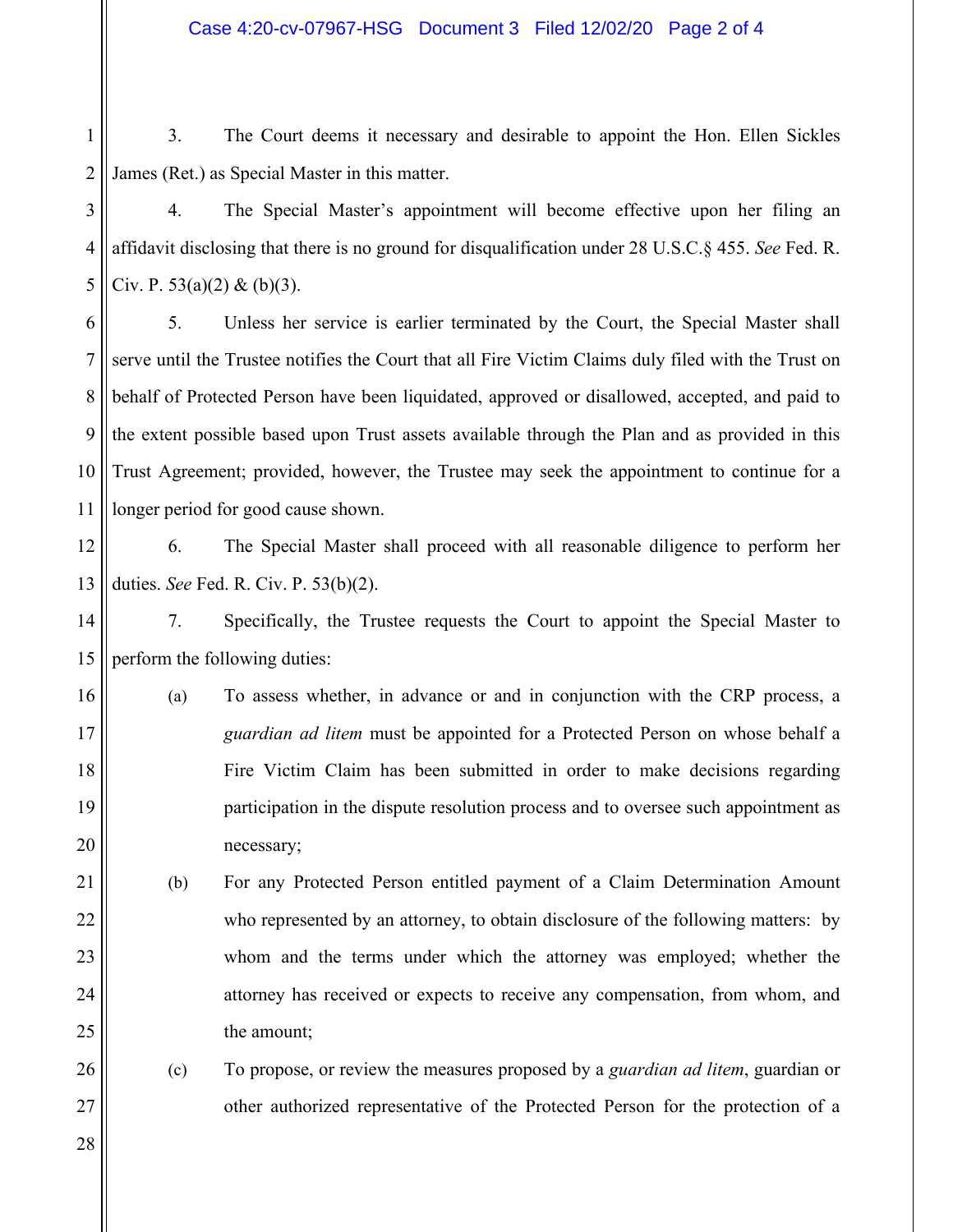Protected Person's interests in a Claim Determination Amount, such as the creation and maintenance of a blocked account;

- (d) To determine whether proposed measures to protect a Protected Person's interests in Claim Determination Amount are at least as protective as measures used by California state courts for such purposes and are otherwise consistent with federal and law and, on such basis, to issue orders approving such measures.
- (e) To issue orders determining the reasonableness of attorneys' fees and allowing or restricting the payment of attorneys' fees and other costs and expenses from any Claims Determination Amount;
- (f) To propose procedures for obtaining authorization of disbursements from any account established for a Protected Person and to recommend the adoption of such procedures to the Claims Administrator;
- (g) To make findings and recommendations for measures to protect the interests of Protected Persons who are Beneficial Owner of Claims and to report such findings to the Claims Administrator and the Trustee, including, in the interests of efficiency, omnibus measures to be generally applicable to disbursements to or on behalf of Protected Persons;
- (h) To oversee the implementation of any measures approved by the Court for the protection of Protected Persons and to issue orders enforcing such protective measures; and
	- (i) To make periodic reports to the Claims Administrator and the Trustee setting forth the findings and recommendations referred to hereinabove and concerning such other matters as the Court or the Trustee shall request.

24 25 26 27 28 8. The Special Master shall have the authority to take appropriate measures in compliance with the terms of the Plan, Confirmation Order, Trust Documents and applicable law to perform her/his duties fairly and efficiently, to regulate all proceedings before her and to issue orders necessary to discharge the duties and responsibilities conferred on her. *See* Fed. R. Civ. P.  $53(c)(1)$ .